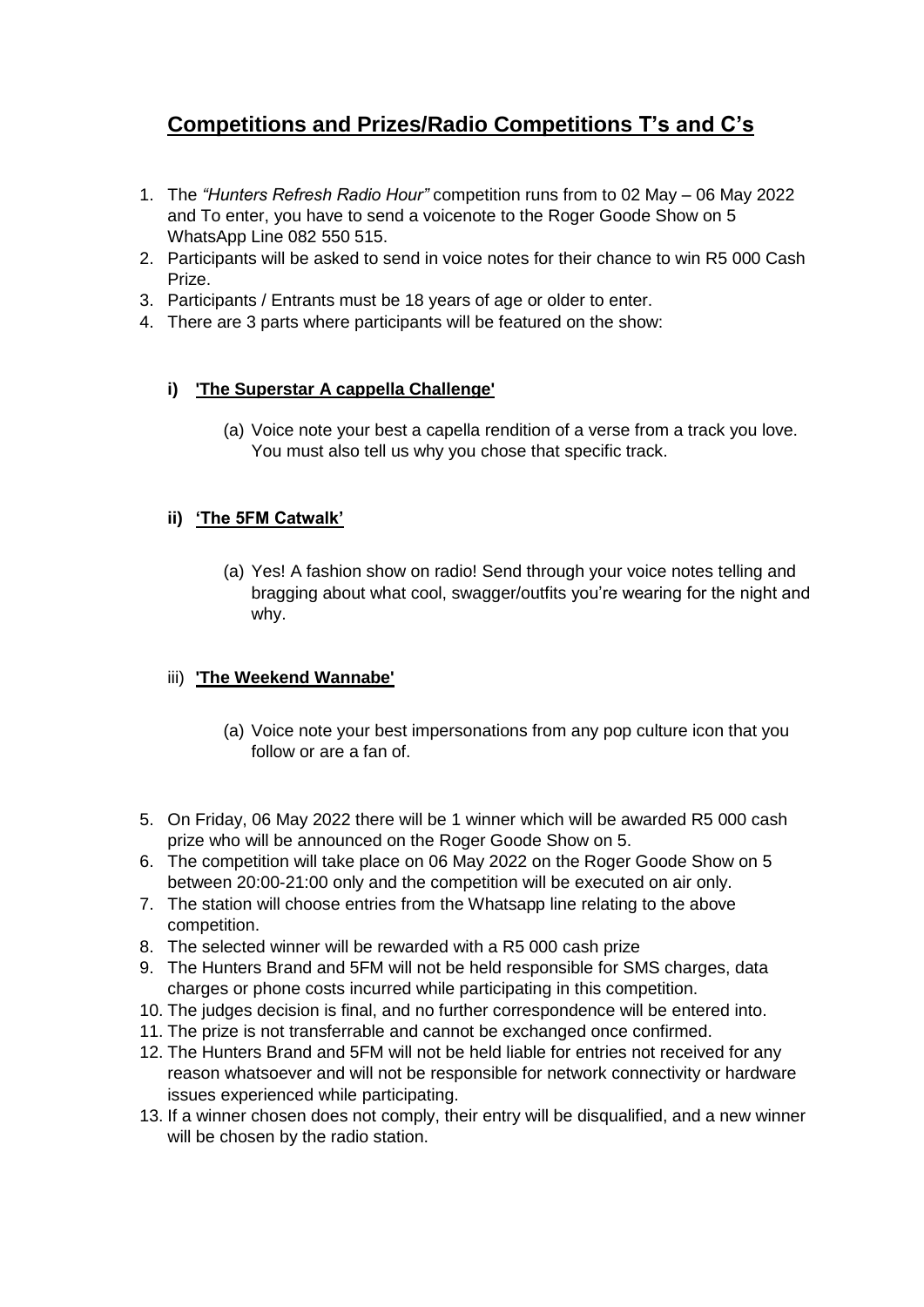- 14. In the event that a winner cannot be successfully contacted, is ineligible to accept the prize, or contravenes the terms and conditions of this competition or of The Hunters Brand and 5FM, the prize will be forfeited.
- 15. The Hunters Brand and 5FM reserve the right to cancel or amend the competition and these terms and conditions without notice. Any changes to the competition will be notified to participants as soon as possible by the promoter.
- 16. Employees of The Hunters Brand and 5FM and their immediate family and friends, are not permitted to enter the competition.
- 17. By entering this competition, a participant is indicating his/her agreement to be bound by these terms and conditions.
- 18. Every competition entry submitted via valid platforms will be given a fair chance to win.
- 19. Finalists will be chosen, according to what has been stipulated by the station, on-air promos and social media posts.
- 20. Any entry that does not follow the given requirements will automatically be disqualified.
- 21. Listeners who enter on multiple stations will only be chosen for one station.
- 22. Language stations Listeners will be chosen as finalists and screened to hear if they can speak the language used in that specific radio station before their names are sent through.
- 23. Entries that have client advert*(pictures)* used/passed as an item purchased by the listener for extra winnings will be disqualified.
- 24. For listeners who use multiple phone numbers/social media accounts to enter a competition - one entry will be chosen as valid.
- 25. On social media, tagging Radio Competitions on entries does not give listeners an advantage of being chosen as finalists or to win.
- 26. When chosen as a finalist, listeners will be asked to share their full name, contact details and ID number *(this is to ensure that we don't choose the same person multiple times or disqualify listeners because they have the same name and surname).*
- 27. A listener who is chosen as a finalist is not given the guarantee of being announced as the winner, because the final decision is made only by the on-air presenters*(radio)/*influencer *(on other platforms).*
- 28. Should a listener be chosen as a finalist, they will need to have their phones close to them before and during the on-air competition moment/winner announcement time.
- 29. Should a listener not be reachable for screening by Radio Competitions/ Radio Station before the on-air competition moment/winner announcement time or during the on-air execution, the next listener will be randomly chosen to take their place.
	- a. Should the winner be selected as a winner in two or more stations *(in one competition),* due to entering on multiple stations or using different accounts/phone numbers.
	- b. That winner will only be rewarded once from one station. Their other winnings will be awarded to other listeners during the course of that specific competition.
- 30. Listeners who win should allow a period of a maximum of 8 weeks to receive their prize money.
	- a. Prize delivery(hampers) might take up to a maximum period of 8 weeks.
	- b. Winners will be updated should there be any unforeseen delays with delivery.
- 31. Listeners who have won will be eligible to enter/win again after 3 months.
- 32. Should they enter and win before the 3 months is complete, they will forfeit the prize.
- 33. Multiple entries in one station during one competition are encouraged.